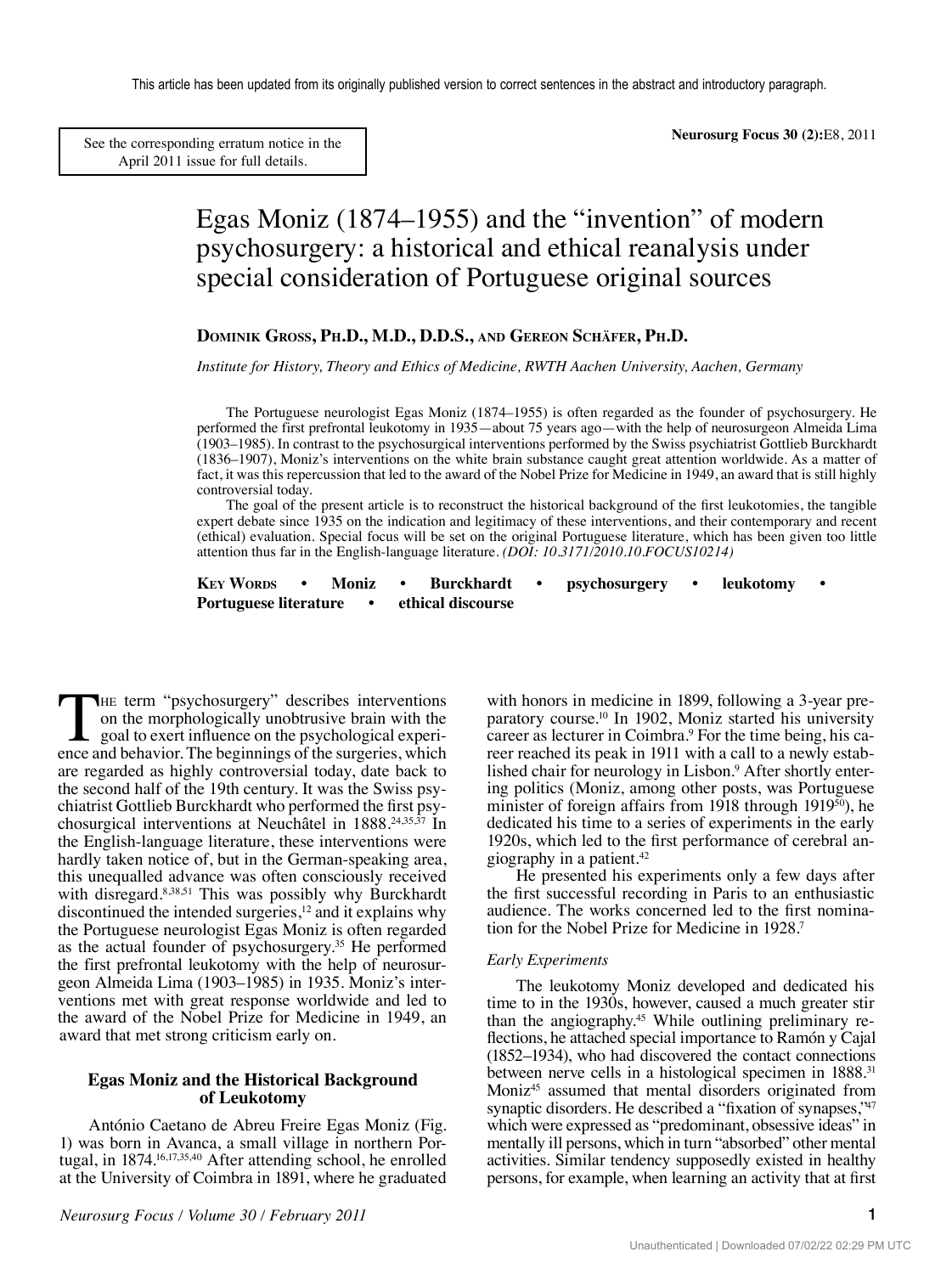

**Fig. 1.** Photograph of Egas Moniz, date unknown. Source: http:// Nobelprize.org.

caused difficulties but could be performed automatically at a later time.<sup>45</sup> In this case, the nerve excitation could be changeable as proven by the experiments of the Russian physiologist Iwan Petrowitsch Pavlov (1849-1936).<sup>45</sup> Pavlov's experiments in dogs and the resulting theory on the "conditional reflexes"27,34 (classic conditioning) were received worldwide.

Moniz45 also described the experiments conducted on chimpanzees by Fulton and Jacobson as "extremely valuable." In 1935, the 2 British physiologists had presented the results of their research in London; they had explored the importance of the frontal brain in relation to the ability to solve problems and learning processes.

After a double-sided extraction of parts of the frontal brain, the monkeys were not able to perform certain tasks or to relearn them. As an additional finding, 1 female chimpanzee displayed changes in character. Whereas she had to be forced to enter the experiment cage prior to the operation, she now entered it voluntarily and with interest after the operation on the frontal brain.28–30,65

Moniz46 also recorded experiences with patients who had been wounded during war and had suffered lesions of the frontal brain and who featured, among others, "changes in character and personality." Here, he especially referred to the work of Karl Kleist  $(1879-1960)^{47}$  and Richard Brickner (1896–1959).<sup>41,43,45–47,49</sup>

#### *The Decision*

Based on the reading of specialist literature and on his own experience, Moniz is said to have come to the conclusion that it was necessary to "change the synaptic facilities and also the path which is chosen by the stimuli in their continuous process, in order to change the corresponding thoughts and to force them into other channels. For this reason,… I decided to cut the connecting fibers of the neurons concerned."43

Moniz also expressed his thoughts and plans to Barahona Fernandes,<sup>9</sup> who later reported how long Moniz had thought that one could attain an improvement of the illness if the nerve fibers in the depth of the white mass of the frontal lobe were separated surgically.

It is striking how much Moniz retrospectively stressed that he had prepared his decision for a long time to counteract the accusation of an imprudent, hasty, and precipitated action. It is more probable that a speech of the American John Fulton (1899–1960) at a neurology convention in 1935 gave the first and decisive impetus to Moniz's work in this area.22 Moniz soon instructed his long-time staff member Almeida Lima (1903–1985) to test the procedure on a heterogeneous group of 20 psychiatric patients; they mostly featured clinical pictures such as schizophrenia, cyclothymia, and anxiety neurosis. Moniz would not have been able to perform the surgeries himself as his hands were deformed by gout.18 Even so, Lima saw himself only as an "instrument handled by the Master."7,15 Sobral Cid, director of the psychiatric clinic Bombarda in Lisbon, provided Moniz with patients from his clinic for the first surgical trials.<sup>7</sup> Barahona Fernandes<sup>9</sup> was ordered by his "old teacher," as he would call Moniz, to perform a psychiatric evaluation on the first 20 patients who had undergone leukotomy.

#### **The Era of Modern Psychosurgery Through the Conferral of the Nobel Prize (1935–1949)**

The surgeries took place under general anesthesia. Ten of the first 20 surgeries were conducted by Lima, who was instructed by Moniz, through injection of alcohol. Later, Moniz and Lima developed an alternative procedure with the leukotome, which consisted of an 11-cm-long cannula with an outer diameter of 2 mm. Five millimeters before the closed, rounded end of the cannula, there was a retractable wire loop. By rotating the wire loop, one could separate part of the white brain substance.<sup>48</sup>

First, the leukotome was inserted 4 cm into the white substance, the wire loop was retracted, and by rotating the instrument against a "résistance typique,"48 the nerve fiber tissue was cut. When closed, the leukotome was retracted about 1 or 1.5 cm, and the procedure was repeated. This way, lesions were set on both sides in both directions—a total of 8 during the entire surgery.<sup>48</sup>

Moniz's inaccurate description of the technical parameters, lacking angle values and variable depths of insertion, gives us an idea of how different the morphological results of the brain must have been. He presented his results on March 3, 1936 (less than 4 weeks after starting operations), in Paris to an expert audience; a few weeks later, the results were published in the *Bulletin de*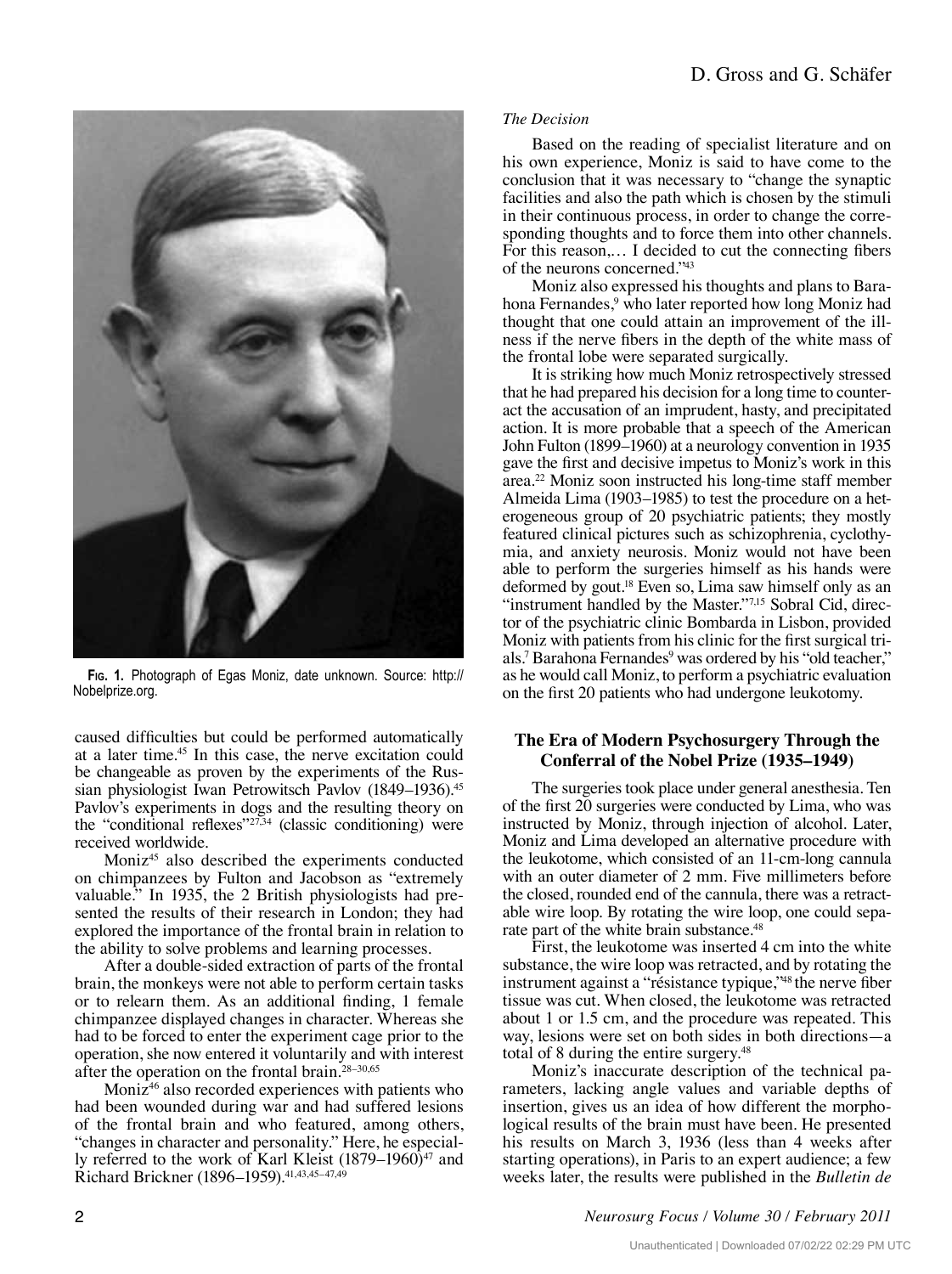# Egas Moniz and the "invention" of modern psychosurgery

*l'Académie de Médecine*. 44 In addition, Moniz wrote the monograph *Tentatives operatoires dans le traitement de certaines psychoses*, in which he not only explained the operation method and summarized the results but also documented case descriptions.48

If we believe in the summary published by Moniz<sup>48</sup> of the first 20 operations, the results look promising: "35% (seven cases) healed, 35% (seven cases) improved, 30% (six cases) unchanged, no worsening, no cases of death." Categorized according to diagnoses, of the group of 5 cases of "Mélancolie anxieuse," 4 cases resolved and 1 improved. However, of the 7 cases of schizophrenia, only 2 improved and 5 were unchanged. Although undesirable effects arose in almost every intervention, they were only described as temporary. These were, in particular, increased temperature, vomiting, bladder and bowel incontinence, diarrhea, and ocular affections such as ptosis and nystagmus, as well as psychological effects such as apathy, akinesia, lethargy, timing and local disorientation, kleptomania, and abnormal sensations of hunger.<sup>48</sup> Moniz did not admit to having detected a decrease in intelligence and memory performance, whereby it is unclear how he could have come to this conclusion.<sup>48</sup>

## *Development of Leukotomy*

In 1936 and 1937, Moniz published 12 articles on leukotomy in international academic journals. In 1936, he published his monograph and 5 articles in French and Portuguese, in 1937, he published 3 articles in French and 1 each in English, Italian, and German. In addition, an editorial in the *New England Journal of Medicine* referred to Moniz's surgeries in 1936.<sup>5</sup> The number of interventions under the leadership of Egas Moniz amounted to about 100.18

Undoubtedly, Moniz's leukotomy belongs to the most respected medical innovations of the first half of the 20th century. Among former advocates of Moniz's method, one person is especially striking: Walter Freeman (1895– 1972). Freeman made a substantial contribution to the popularization of Moniz's procedure within the expert community and also conducted several psychosurgical interventions himself. As early as 1937, Freeman and Watts<sup>19,20</sup> reported on 6 patients whom they had surgically treated according to the Moniz method. Walter Freeman and James Watts later modified the method, which was then known by lobotomy and used in many regions of the world until 1955, in particular in the Anglo-American area.21 Freeman not only increased his own popularity with his works but also the level of awareness of Egas Moniz, whom Freeman referred to as the pioneer of psychosurgery, in a book by Freeman et al.<sup>21</sup> that was published in 1942 and appreciated by Moniz as "magnífico volume" (magnificent work).<sup>41</sup>

In 1948, at the First International Conference on Psychosurgery in Lisbon, the Brazilian delegation was also pleased with the "good results" of Moniz's leukotomy.68 The delegation reported on more than 200 leukotomies performed in Brazil between 1936 and 1945: 21 of 143 schizophrenic patients had reached "complete or social recovery" after operative treatment according to the Moniz method, whereas only 3 of 46 patients treated with

*Neurosurg Focus / Volume 30 / February 2011* 

the Freeman parietal lobotomy displayed similar results. The Brazilian Yahn<sup>69</sup> reported further on his leukotomy experiments on a total of 9 children, 2 of whom died of hemorrhages. One is described as "bastante influenciado" (very influenced), 4 others as "parcialmente influenciado" (partially influenced), and 2 as "não influenciados" (not influenced).<sup>36</sup>

## *The Nobel Prize*

The Brazilians were also the ones who recommended Moniz for the Nobel Prize and who generated a proposal for this purpose at the psychosurgical convention. Moniz was awarded the Nobel Prize for Medicine on October 27, 1949,<sup>3</sup> for the "discovery of the therapeutic value of prefrontal leukotomy at certain psychoses." In his laudatory speech, Herbert Olivecrona (1891–1980), member of the professorial staff of the Karolinska Institute, described Moniz's therapeutic procedure as follows: "Many of these patients, in particular the group of schizophrenic, are very difficult patients and often constitute a danger to the persons in their surroundings. Considering that other treatment methods have failed or that after some time there had been a relapse, the immense importance of Moniz's discovery for the problematic issue of psychiatric treatment is understandable."3

The news of the Nobel Prize award made headlines around the world. On October 28, 1949, the *New York Herald Tribune* announced, "Dr. Egas Moniz developed a surgical operation on the brain…with brilliant results against such mental illnesses as schizophrenia and paranois."4 The journal *Nature* made the following statement regarding the award on December 3, 1949: "[Moniz] has demonstrated that skilful intervention may yield a degree of success even in the most serious and advanced cases of psychosis."2,55

The Portuguese neurologist had reached the peak of his career. Antunes<sup>7</sup> estimated the number of interventions performed based on their psychiatric indication between 1942 and 1954 in Great Britain to be about 11,000; in the US, it was at least 18,00023 for the same period of time as was probably closer to 50,000.7,60 Besides the US and Great Britain, at this time the romance-language and Eastern European countries in particular arose as advocates of psychosurgical interventions, namely Portugal, Italy, France, and Spain, as well as Russia and Hungary.<sup>60</sup>

## **Leukotomy Under Fire From Critics**

As early as the time of the award of the Nobel Prize to Moniz, psychosurgery was already regarded as controversial.11 For example, Galeano Muñoz und Arana Iñiguez (Uruguay) criticized Moniz's interpretations in 1949: "The principles on which Egas Moniz bases his conceptions are the existence of dynamic automatism to which he assigns a determinated [sic] nervous path. There is nothing to allow such a supposition. Psychological activity is global, not in the excitation processes but also in those of concommittend [sic] inhibition…."13,52

The harsh ethical criticism expressed by the German psychiatrist Siegfried Haddenbrock<sup>25</sup> is paradigmatic. In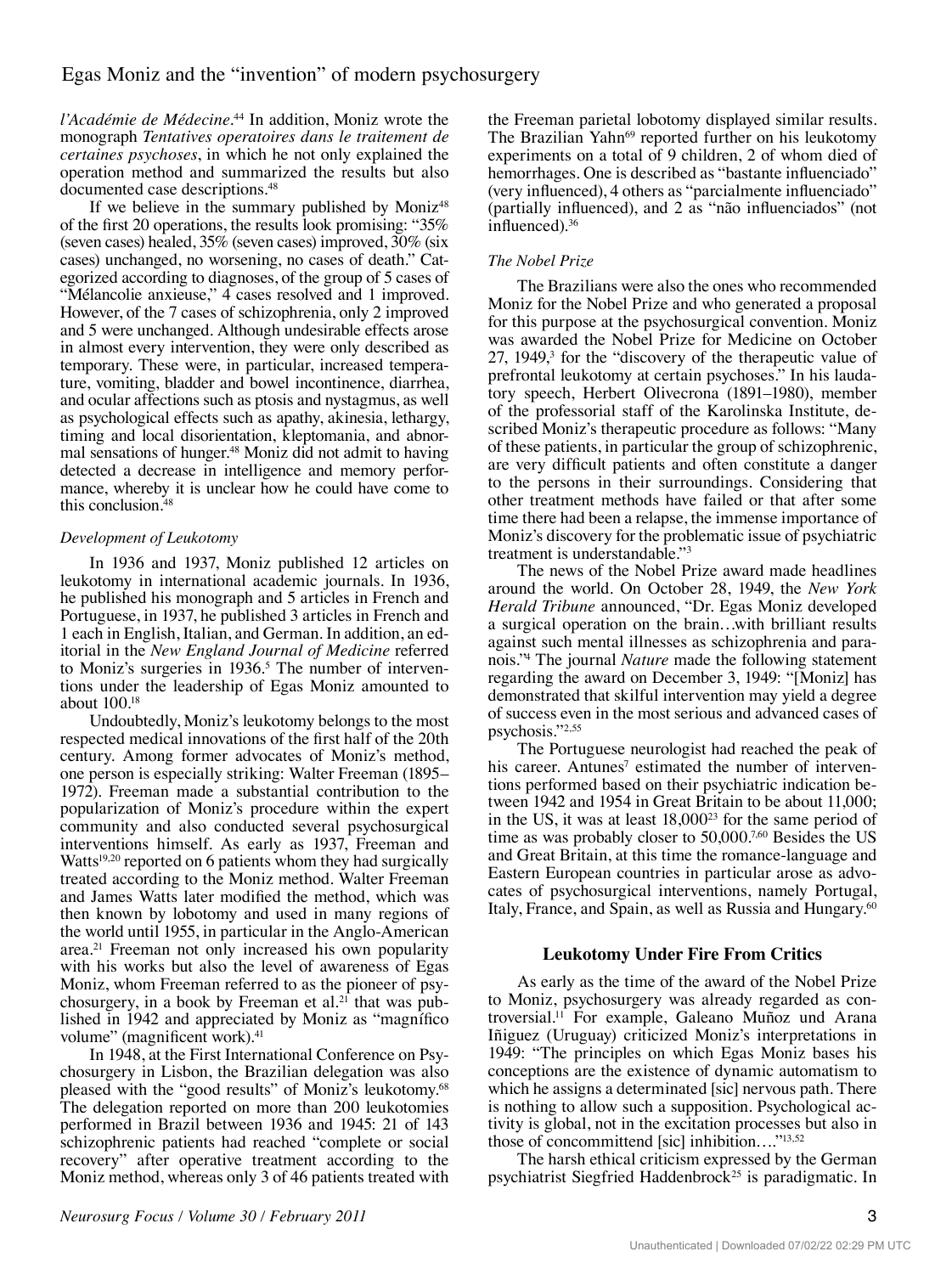1949, he turned against the measures of the psychosurgeons by equating leukotomy with a "definitive destruction of the self-confident and free personality of the human being."

Although the award of the Nobel Prize to psychosurgeon Moniz is surprising from today's point of view, it must be seen in the context of its time. Following the world economical crisis and, in many respects, the traumatizing World War I, the number of psychiatric illnesses increased dramatically in many regions of the world. At the same time, there was no effective medication available worldwide, unlike today.

Only during the midcentury was chlorpromazine brought to the market as an effective psychotropic drug, and several years went by to gain sufficient experience with the application of psychotropic drugs (indication, dose, side effects, and interactions). By the time of the award to Moniz, lobotomy appeared to be the only treatment method that promised help in severe cases, although it did not prove to have a curative effect.

## *Increasing Criticism*

The criticism against Moniz's intervention and the decision of the Nobel Prize committee increased quickly after 1949. Despite the often-expressed fundamental reservations about psychosurgical interventions, the technical procedure—that is, that the operations were merely performed by eye—was also discredited. A new stereotactic surgery method was presented in Lisbon as early as 1948, which consisted of a target insertion of the instrument into the brain after prior stereometric determination and calculation of the target area. This procedure allowed the targeting of smaller, more determined brain areas and limiting of lesions of neurosurgical interventions.<sup>1,26</sup> However, this technique underwent a longer period of improvement and propagation; thus, "free" leukotomies and lobotomies dominated until at least the mid-1950s. In the early 1960s at the latest, psychosurgery experienced a withdrawal worldwide, mostly as a result of the increasing number of effective psychotropic drugs. Nonetheless, wherever it was practiced, stereotactic interventions dominated.

In the last third of the 20th century, the fundamental criticism against psychosurgery reached its peak. One such critic was the American psychologist Elliot Valenstein, who discussed Moniz's biography and his first leukotomy operations in his monograph of 1986: He described Moniz's theoretical considerations as "vague and loosely reasoned argument[s]," his approach to a solution as not oriented on theory: "the logic of his arguments was typically weak if not fallacious."<sup>65</sup> Valenstein<sup>65</sup> saw the reason why Moniz hardly faced public criticism in his high reputation as former Portuguese minister of foreign affairs and in his position as founder of cerebral angiography. He also referred to the great hastiness of Moniz in publishing his first results and attributed it to his age: "He was, after all, over sixty, and had not many years left to achieve a place in history."65 Another reason for Moniz's rush, according to Valenstein, was the competition with other scientists, for example, Maurice Ducoste, who in 1932 injected blood into the frontal brain of his patients as expansion of Jauregg's fever therapy to treat progressive paralysis, or the Italian Ody,54 who in 1938 was said to have performed operations upon psychiatric indication on the frontal brain months before receiving Moniz's monograph and to have waited with his own publications.<sup>65,66</sup>

The criticism expressed by the British neurologist and author Oliver Sacks is also quite drastic: "[Moniz's] lack of rigor, his recklessness, and perhaps dishonesty were all overlooked in the flush of therapeutic enthusiasm…. Moniz was widely acclaimed as a 'savior' and received the Nobel Prize in 1951 [sic] – the climax…of 'this chronicle of shame'."59

With reference to the continuous expert criticism against psychosurgery and its most renowned exponent Egas Moniz, an international initiative for persons affected by psychosurgical interventions and their families was started, which aims for social rehabilitation of persons affected and the disqualification of the Nobel Prize to Moniz by the Stockholm committee. However, this initiative has been mostly unsuccessful thus far.<sup>62</sup>

#### **Conclusions**

In retrospect, there are convincing arguments that disavow Moniz's interventions from a clinical and ethical view.

#### *Efficacy and Informed Consent*

One must refer to 2 aspects that were hardly considered by Moniz: the medical efficacy of the method and informed consent. It can be demonstrated without a doubt that, according to modern standards, no evidence whatsoever could be shown for the efficacy of leukotomies considering the heterogeneous composition and small number of leukotomized patients in the first operation series, the differing and variable techniques used, and the purely subjective and nonstandardized interpretation of results. In addition, the concluding examinations took place only a few days or weeks after the operation. Midterm or longterm observations over months or years did not occur. Moniz could not or would not report on social or familial integration, the reintroduction to professional life, and a sustainable improvement or healing.

The patient's right to self-determination was not taken into account. Departing from this principle, therapeutic intervention on mentally ill patients could only be performed with the valid consent of the patient or (when decision-making ability was missing) of a legal representative.53 Nowadays, research on persons without decision-making ability—which would encompass most of Moniz's patients—is bound to strong criteria. Against this background, it is explainable why, for example, an investigative committee of the American Congress recommended in 1974 that psychosurgical measures were not to be used on jailed inmates, on persons with forced hospitalization in psychiatric institutions, on persons with limited legal capacity, or on persons for whom the controlling committee has the impression they are not capable of well-informed consent. Said recommendation, however, allowed for the exception that a legal representative could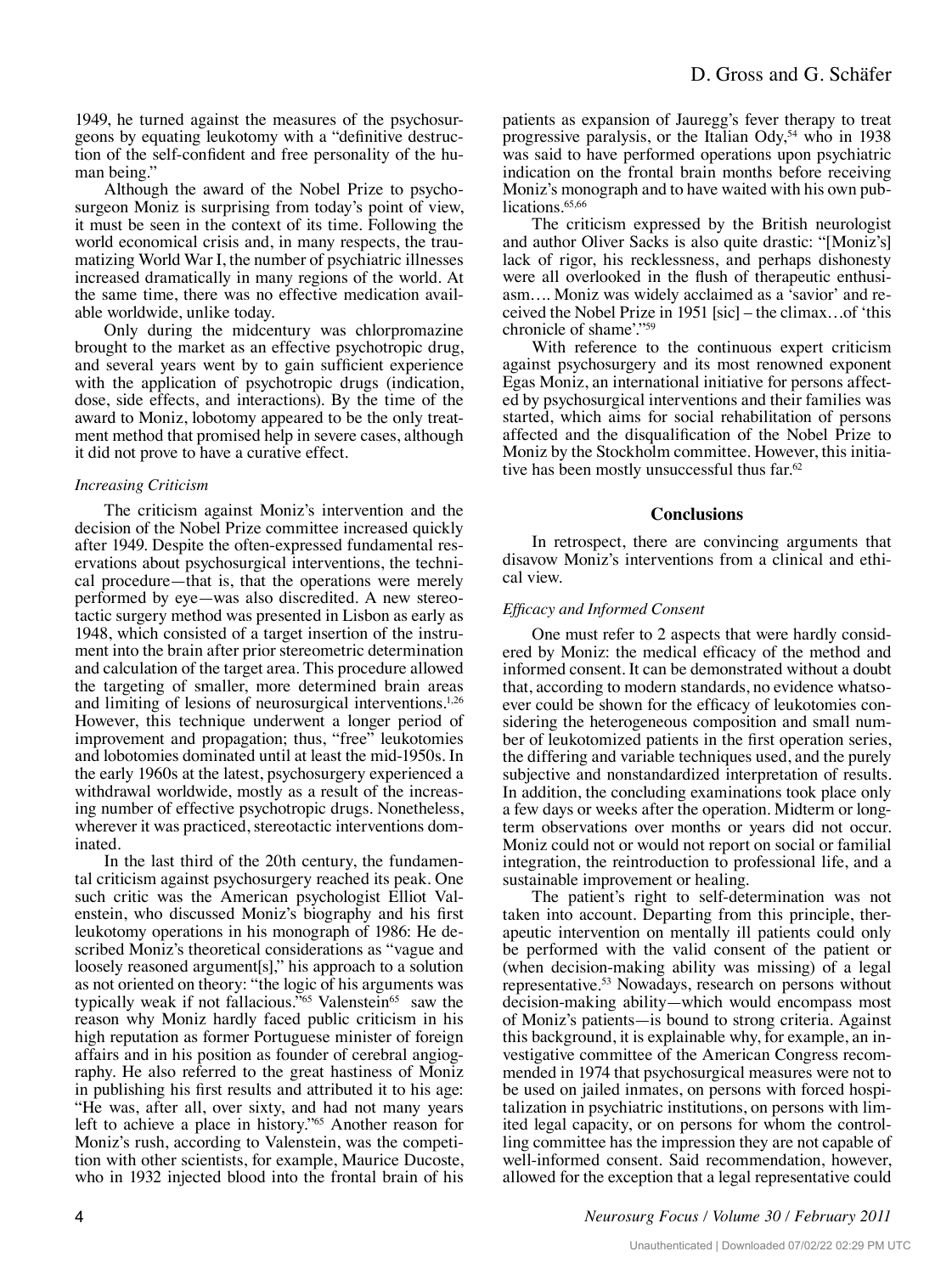# Egas Moniz and the "invention" of modern psychosurgery

consent to an operation if the patient did not deny it at the same time.<sup>1,61</sup> The basis for a consent by the legal representative had to be his or her commitment to consider the interests, wishes, and life plans of the person concerned to the best of his or her knowledge and to make decisions that the patient would have made.32

## *Historical Context*

Concepts of health and illness and their ethical evaluation are always subject to the influences of their time and the relating spirit of the time.<sup>57</sup> In view of this, it is not enough to compare the leukotomy operations of the 1930s and 1940s of the 20th century with the interventions exact to the millimeter and minimal invasive possible today and to qualify them prematurely as "coarse"<sup>1</sup> and immature.

It is also not possible to easily apply our modern view of proof of efficacy and informed consent to this time period. In the same way, we cannot deny Egas Moniz's wish to contribute to the healing of chronically ill persons a priori, that is, without closer look at his picture of the patient and his procedure. His reference to the missing therapeutic possibilities of his time (he spoke of "impotência terapeutica"39) is true. In the first half of the 20th century, there was an enormous increase in internments into psychiatric institutions; thus, a therapy that promised improvement seemed to be urgent and was therefore gratefully received.

The overcrowding of institutions and the resulting inadequate hygienic conditions quickly led to a spreading of tuberculosis and other infectious diseases. Swayze<sup>63</sup> estimated the mortality of these diseases of manic-depressive patients after a 15-year stay in an institution for the said period to be 17.7% and for patients with dementia praecox at 25%. Effective therapeutic alternatives such as the application of psychotropic drugs were not yet available at that time.<sup>67</sup>

#### *Position Toward the Patients*

What was Egas Moniz's perception of the physicianpatient relationship? What was his position toward the patients? Moniz<sup>39</sup> wrote a monograph in 1954—a year before his death—in which he stated the different positions that were mostly taken by theologians. Moniz recurred to the opinion of a Jesuit priest named Tesson, according to which the physician had no right to intervention if the patient did not agree to it, even if the family had recommended it. However, if the patient was mentally ill and could not make a decision him- or herself—so the limitation—the family and the physician could make a decision. In this statement, it is not clear whether mentally ill persons were in principle denied the capability of consent and if the authority to decide in these cases was given to the physician or the family or both.

## *Latent Euphoria?*

It is highly interesting to understand how not only the general basic position toward leukotomy but also of the persons responsible changed over time. After initial excitement, which led to the award of the Nobel Prize



**Fig. 2.** Portugese stamp from 1974 honoring Egas Moniz.

in 1949, the public criticism against leukotomy reached a temporary peak in the late  $1970s^{6,32,33}$  As a consequence, the pressure to provide justification by its advocates was extremely high. In contrast to this, Moniz and his scientific work have recently been connoted in a positive way, especially in Portugal. As shown by the 50th anniversary of the award of the Nobel Prize to Moniz in 1999 and the edition of the special stamp in his honor, he is highly revered in his country (Fig. 2). At the same time, leukotomy is designated as a procedure of "apparent importance and validity" by individual authors.<sup>64</sup> The latent euphoria transpiring is alarming. On the one hand, the debate of the 1970s is rated as "virtual cessation of psychosurgical procedure,"56 whereas on the other hand, psychosurgery is currently seen as "probably underutilized"<sup>58</sup> and the modern technique characterized as "minimally invasive and highly selective."14

In light of this, a critical comment made by Feldman and Goodrich<sup>14</sup> strikes a reflective chord: "...economic pressures to decrease the costs of caring for chronically ill patients, may provide an opportunity for psychosurgery to become a more attractive option for the treatment of psychiatric diseases." If the authors are correct in their prediction, medicine and society will indeed be facing new challenges.

#### **Disclosure**

The authors report no conflict of interest concerning the materials or methods used in this study or the findings specified in this paper.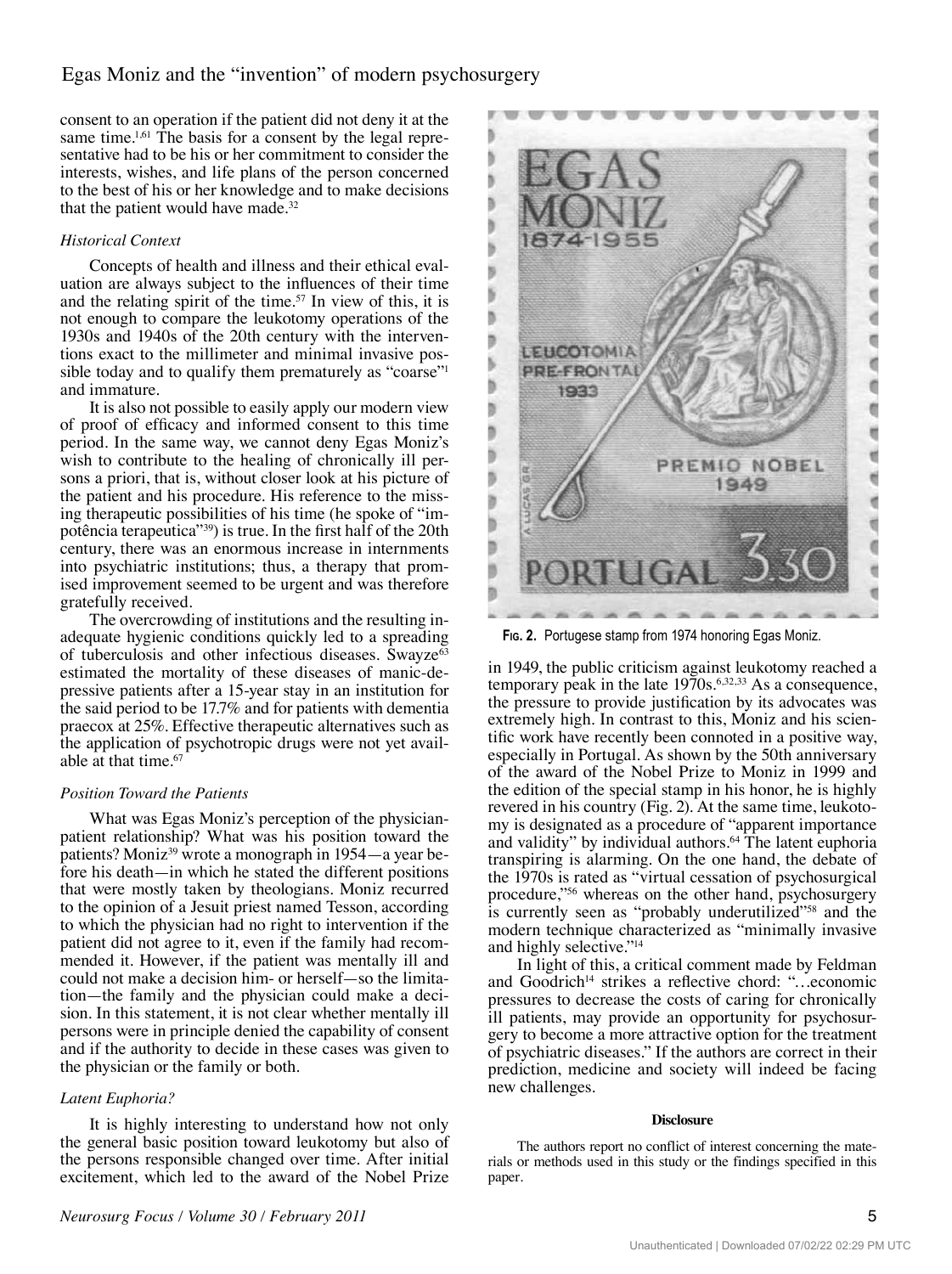Author contributions to the study and manuscript preparation include the following. Conception and design: both authors. Acquisition of data: both authors. Analysis and interpretation of data: both authors. Drafting the article: both authors. Critically revising the article: both authors. Reviewed final version of the manuscript and approved it for submission: both authors.

#### **References**

- 1. Adler M, Saupe R: **Psychochirurgie: zur Frage einer biologischen Therapie psychischer Störungen.** Stuttgart: Ferdinand Enke Verlag, 1979
- 2. Anonymous: Nature: News and Views. Nobel Prize for Physiology and Medicine for 1949. **Nature 164:**947, 1949
- 3. Anonymous: **Nobelpreis: Autorisierte Ausgabe aller Texte und Dokumente zum Nobelpreis für Medizin in deutscher Sprache: E. Moniz und W. R. Hess, Nobelpreis für Medizin (1946-57).** Zürich: Coron, 1949, pp 117–144
- 4. Anonymous: Nobel Prize in Medicine goes To Two European Scientists. Dr. Hess, of Zurich, and Dr. Moniz, of Lisbon, Shed New Light on Brain Processes. **New York Herald Tribune.** October 28, 1949, p 3
- 5. Anonymous: The surgical treatment of certain psychoses. **N Engl J Med 215:**1088, 1936
- 6. Anonymous: Umschaltung ins Lammfromme. **Der Spiegel 33:**32–45, 1973
- 7. Antunes JL: Psicocirurgia—uma história, in Antunes JL (ed): **Numa cidade feliz.** Lisbon: Gradiva, 2000, pp 225–248
- 8. Bach C: Nekrolog Dr. G[ottlieb] Burckhardt. **Allgemeine Zeitschrift für Psychiatrie und psychisch-gerichtliche Medizin 64:**529–534, 1907
- 9. Barahona Fernandes HJ: Egas Moniz, in Kolle K (ed): **Grosse Nervenärzte.** Stuttgart: Thieme, 1956, pp 187–199
- 10. Barahona Fernandes HJ: **Egas Moniz, pioneiro de descobrimentos médicos.** Lisbon: Instituto de Cultura e Língua Portuguesa, 1983
- 11. Board of Control: **Pre-frontal Leucotomy in 1,000 cases.** London: H. M. Stationery Office, 1947
- 12. Burckhardt G: Ueber Rindenexcisionen, als Beitrag zur operativen Therapie der Psychosen. **Allgemeine Zeitschrift für Psychiatrie und psychisch-gerichtliche Medizin 47:**463– 548, 1891
- 13. Carrillo R: Leucotomia selectiva, in **1st International Conference on Psychosurgery.** Lisbon: Livraria Luso-Espanhola, 1949, pp 263–280
- 14. Feldman RP, Goodrich JT: Psychosurgery: a historical overview. **Neurosurgery 48:**647–659, 2001
- 15. Fernandes ML d Azevedo: Egas Moniz: alguns aspectos da personalidade do cientista. **O médico 8:**1–15, 1957
- 16. Fortner R: Egas Moniz—Leben und Werk unter besonderer Berücksichtigung der Leukotomie und ihrer ethischen Implikationen. Diss. med. Würzburg 2004
- 17. Fortner R, Gross D: [Egas Moniz and the leukotomy debate with special reference to Portuguese literature.] **Sudhoffs Arch 86:**138–170, 2002 (Ger)
- 18. Freeman W: Egas Moniz (1874-1955); his life and work. **Am J Psychiatry 112:**769–772, 1956
- 19. Freeman W, Watts JW: Prefrontal lobotomy in agitated depression: report of case. **M Ann District of Columbia 5:**326– 328, 1936
- 20. Freeman W, Watts JW: Prefrontal lobotomy in the treatment of mental disorders. **South Med J 30:**23–30, 1937
- 21. Freeman W, Watts JW, Hunt T: **Psychosurgery: Intelligence, Emotion and Social Behavior Following Prefrontal Lobotomy for Mental Disorders.** Baltimore: Charles C Thomas, 1942
- 22. Fulton JF: **Functional Localization in Relation to Frontal Lobotomy.** New York: Oxford University Press, 1949
- 23. Glees P: Anatomische und physiologische Betrachtungen zur

Therapie der Geisteskrankheit durch den frontalen Hirnschnitt (Prefrontal leucotomy). **Nervenarzt 19:**220–223, 1948

- 24. Gross D: [Gottlieb Burckhardt's (1836-1907) contribution to psychosurgery: medicohistorical and ethical aspects.] **Gesnerus 55:**221–248, 1998 (Ger)
- 25. Haddenbrock S: Radikaloperation durch Defrontalisation— Theoretisches und Kritisches zur präfrontalen Leukotomie (Moniz). **Med Klin 44:**69–74, 1949
- 26. Henschen C, Klingler J, Riechert T: Kraniocerebrale Korrelations-topographie thalamofrontaler Bahnen und gezielte Hirnoperationen. Kritische Reflexion zur Leukotomie. **Langenbecks Archiv für klinische Chirurgie und Deutsche Zeitschrift für Chirurgie 273:**548–565, 1953
- 27. Hill J: **Der frontale Eingriff ins Gehirn und die Entwicklung der Psychochirurgie [dissertation].** Münster/Hamburg, Germany, 1992
- 28. Jacobsen CF: Frontal lobe ablation in chimpanzee. A resume of 'Becky' and 'Lucky'. **The Frontal Lobes 27:**3–58, 1948
- 29. Jacobsen CF: Functions of frontal association areas in primates. **Arch Neurol Psychiatry 3:**558–560, 1935
- 30. Jacobsen CF: Studies on cerebral function in primates. **Comparative Psychological Monographs 13:**1–60, 1936
- 31. Jung R: Santiago Ramón y Cajal, in Kolle K (ed): **Grosse Nervenärzte.** Stuttgart: Thieme, 1956, pp 27–38
- 32. Kleinig J: **Ethical Issues in Psychosurgery.** London: Allen & Unwin, 1985
- 33. Koch ER: **Chirurgie der Seele. Oprative Umpolung des Verhaltens.** Frankfurt: Deutsche Verlags-Anstalt, 1976
- 34. Koschtojanz CS: **Ausgewählte Werke.** Berlin: Akademie-Verlag, 1953
- 35. Kotowicz Z: Gottlieb Burckhardt and Egas Moniz—two beginnings of psychosurgery. **Gesnerus 62:**77–101, 2005
- 36. Longo PW: Lobotomia prefrontal, in **1st International Conference on Psychosurgery.** Lisbon: Livraria Luso-Espanhola, 1949, pp 243–262
- 37. Manjila S, Rengachary S, Xavier AR, Parker B, Guthikonda M: Modern psychosurgery before Egas Moniz: a tribute to Gottlieb Burckhardt. **Neurosurg Focus 25(1):**E9, 2008
- 38. Meuron G de: **La maison de santé de Préfargier 1849-1949.** Neuchâtel: Attinger, 1949
- 39. Moniz AE: **A leucotomia estä em causa.** Lisbon: Academia das ciências de Lisboa, 1954
- 40. Moniz AE: **A nossa casa.** Lisbon: Ferreira, 1950
- 41. Moniz AE: **Confidências de um investigador científico.** Lisbon: Edições Ática, 1949
- 42. Moniz AE: Die arterielle Encephalographie als Methode zur Lokalisierung von Hirntumoren. **Klin Wochenschr 8:**1118– 1122, 1929
- 43. Moniz AE: Die präfrontale Leukotomie. **Archiv für Psychiatrie 181:**591–602, 1949
- 44. Moniz AE: Essai d'un traitement chirurgical de certaines psychoses. **Bulletin de l'Académie de Médecine (Paris) 115:**385–392, 1936
- 45. Moniz AE: How I came to perform prefrontal leucotomy, in **1st International Conference on Psychosurgery.** Lisbon: Livraria Luso-Espanhola, 1949, pp 15–22
- 46. Moniz AE: Mein Weg zur Leukotomie. **Dtsch Med Wochenschr 73:**581–583, 1948
- 47. Moniz AE: Psycho-Chirurgie. **Nervenarzt 10:**113–118, 1937
- 48. Moniz AE: **Tentatives opératoires dans le traitement de certaines psychoses.** Paris: Masson, 1936
- 49. Moniz AE: **Ultima lição (pronunciada a 29 de Novembro de 1944 na Faculdade de Medicina de Lisboa). Bibliografia.** Lisbon: Portugalia, 1944
- 50. Moniz AE: **Um ano de política.** Lisbon: Francisco Alves, 1919
- 51. Mueller C: Gottlieb Burckhardt, the father of topectomy. **Am J Psychiatry 117:**461–463, 1960
- 52. Muñoz GJ: Mechanism of Action of Prefrontal Leucotomy, in **1st International Conference on Psychosurgery.** Lisbon: Livraria Luso-Espanhola, 1949, pp 51–62